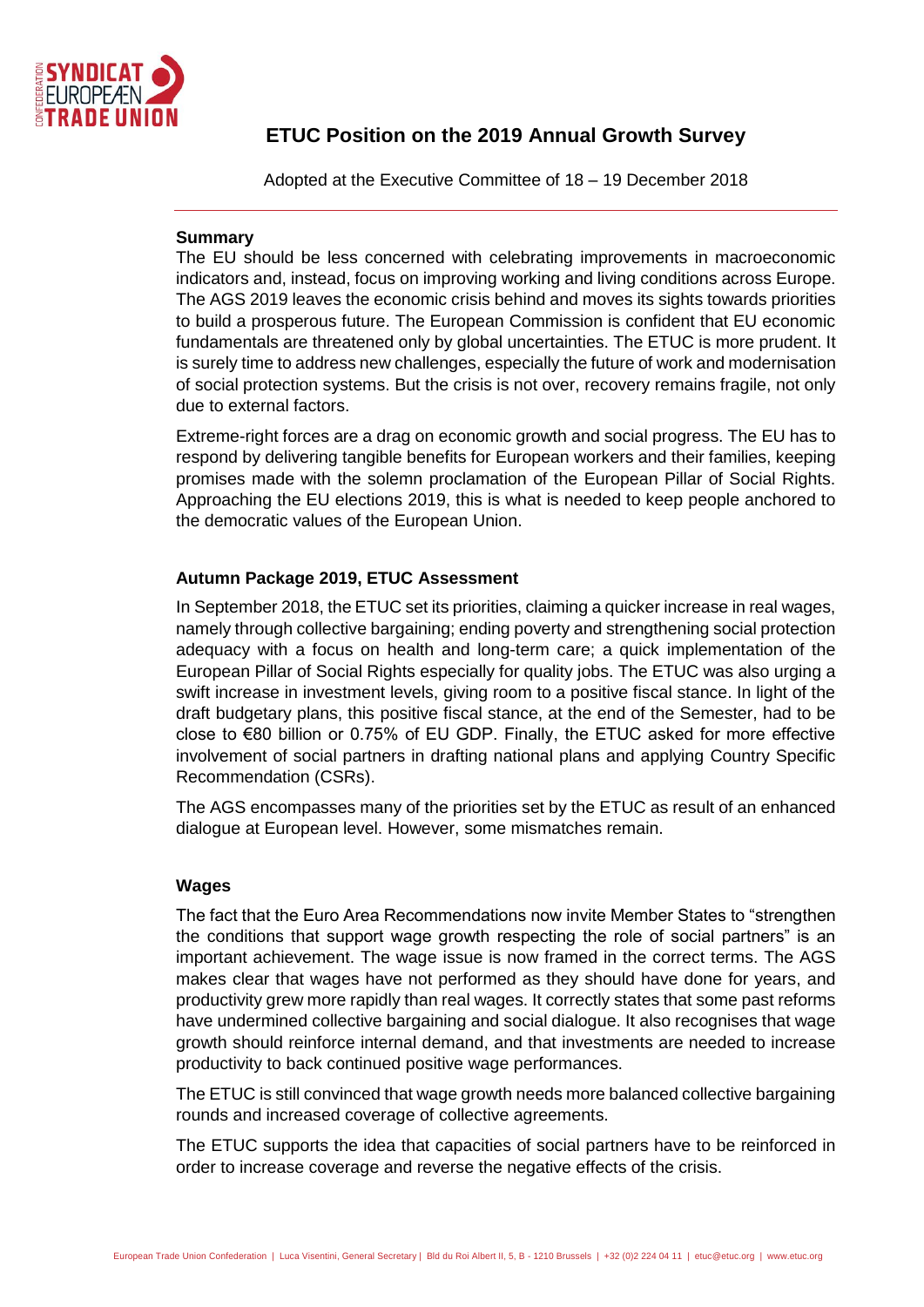But we should go further and specify that national, sector and multiemployer levels are more efficient for both workers and companies, especially SMEs (more than 95% of the productive fabric of the EU).

While some countries have substantially increased their statutory minimum wages, they remain below living standards and too many workers are stuck at the lowest level of the wage scale. Setting mechanisms for minimum wages should better involve social partners and be conducive to collectively agreed wage scales which ensure living wages, progression of income and careers for all workers.

Collective bargaining is a national matter and national plans are key because countries have to cope with different challenges to attain the common objectives set in the AGS. Autonomy of social partners has to be preserved. Social partners should be put in a position to autonomously decide their patterns of industrial relations. At European level, a Partnership for Collective Bargaining can support the process (see ETUC Resolution Reboot Collective Bargaining).

#### **Investments**

The ETUC insists that public investments have to be relaunched, especially as the public capital stock is deteriorating, endangering the development of our economy. Government spending should stimulate aggregate demand. The Euro Area recommendations set the objective of "fostering investment in the Euro Area" and to "support public and private investment and improve the quality and composition of public finances in all countries", placing higher responsibilities on "Member States with large current account surpluses".

The AGS sets some priorities: investments should upgrade strategic infrastructures, strengthen human capital for tomorrow's competitiveness and improve working and living conditions, moving towards a low-carbon, circular economy, in support of long-term sustainability. Public investments should boost internal demand. In particular, the ETUC supports the Euro Area Recommendations that prioritise "investment in skills" and effective "active labour market policies that support transitions". The Joint Employment Report provides further directions for policy-makers.

All this can be agreed. However, it should be considered that: a) resources mobilised by Juncker's plan remain insufficient; b) the MFF is still a small fraction of the AGS and subject to many adverse conditionalities; 3. public finances are compressed by tightening fiscal requirements. In reality, the EU (and in particular the Euro Area with an aggregate deficit below 1% of GDP and aggregate debt at 80%) can afford a positive fiscal stance to achieve levels of investments close to ETUC target of 2% of GDP and incremental amount of €300 billion per year.

What the AGS does not say is that investments should increase in volume, should be directed toward the implementation of the EPSR and be prioritised through a serious dialogue with social partners at EU and national level. Member States are called upon to present their priorities in national plans. The Commission should also call on national government to dialogue with social partners when setting such priorities. Unfortunately, the Draft Budgetary Plans 2019 do not go in this direction.

The Semester 2019 should promptly remedy this in stability programmes in April, as instructed by the Country Reports. Inputs from social partners should be key.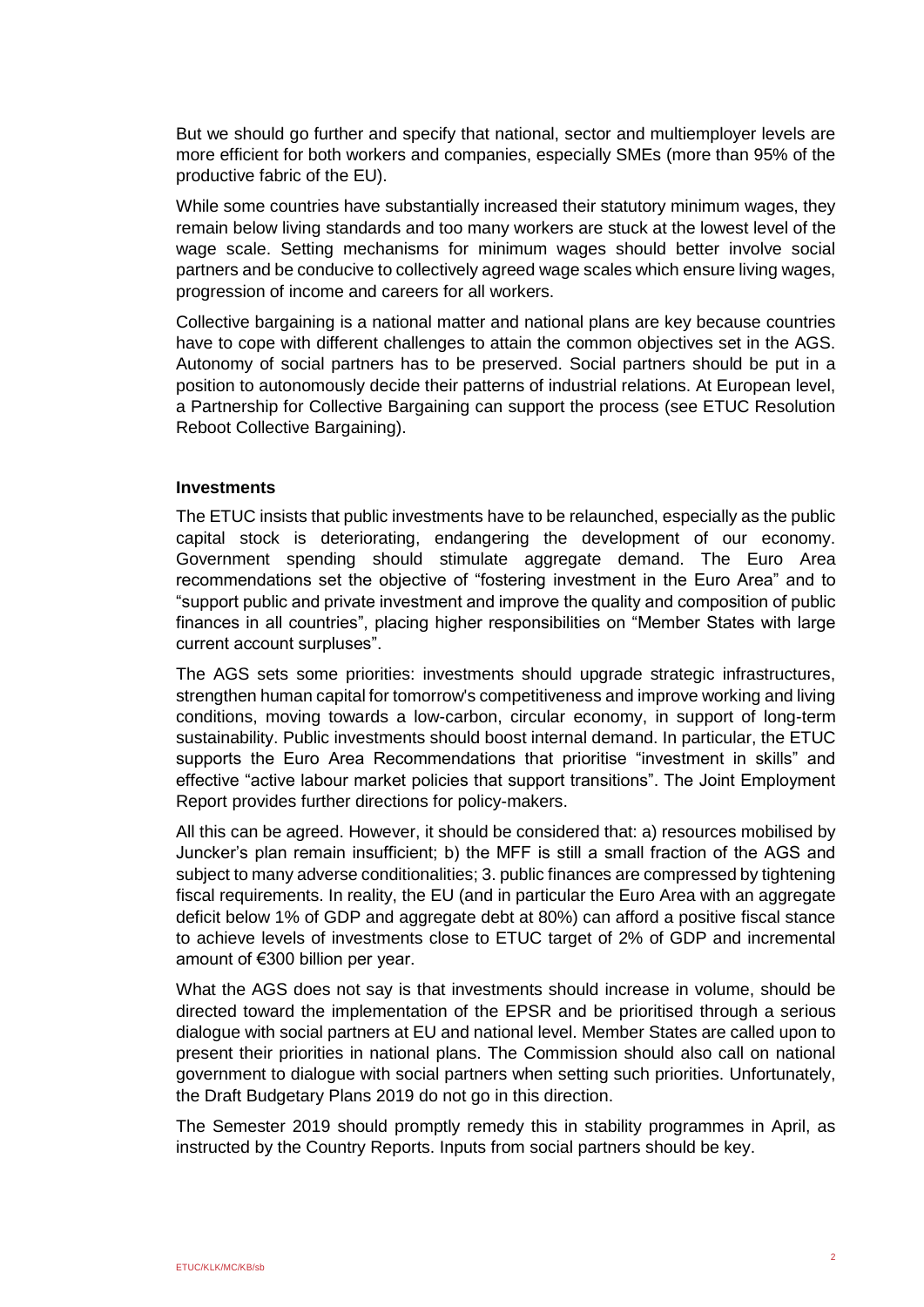#### **Labour Market**

Employment rates in the European union and the Euro Area have recorded increases since 2013 and are now above their 2008 levels. Concomitantly, unemployment rates decreased to within half a percentage point of the pre-crisis level for the EU28 (with still much more to do in Eurozone countries). Work volume, however — i.e. the total hours worked — is still below its 2008 levels. Temporary employment rates have increased both for the European Union and the Euro Area since 2012 and stand at 11.3% and 12.7% of total employment with unacceptable peaks in countries that suffered labour reforms during the crisis. The expansion of non-standard jobs (freelance, zero-hour contracts etc) has helped to bring down unemployment statistics, but in so doing has forced workers into precarious arrangements without income guarantee or access to social protection and rights. Average work hours continue to decline. In a small number of notable cases this has been through collectively bargained reductions to manage work fairly and constructively. Yet for millions of workers it has been achieved via involuntary part-time employment. There are not enough open-ended, full-time, standard jobs available. Low wages and precarious employment affect especially women.

The ETUC is disappointed that the quality of jobs being created across Member States is not a clearer and more pressing priority for the Commission. The Joint Employment Report (JER) identifies challenges and priorities in the major trends cutting across national economies and continues to be an improvement on previous versions now that it has a more clearly defined structure, due to the adoption of the European Pillar of Social Rights and Social Scoreboard. Fighting poverty, segmentation of the labour market, shortages of Active Labour Market Policies, inefficiencies in social protection schemes, especially in terms of adequacy and coverage, appear as major challenges in the JER. Yet the report could be greatly improved by being more inclusive in its approach and addressing the issues that millions of workers are raising through their elected trade union representatives. Work quality continues to receive little more than lip service. The social scoreboard can also be improved. Based on a technique that benchmarks countries according to their distance from the mainstream, the risk is that the scoreboard delivers too rosy a depiction of reality, thus delaying measures that would promote quicker upward convergence of living and working conditions.

Still, the AGS and JER start envisaging new perspectives to build protection for new forms of work. The ETUC is convinced that this exercise needs to be framed in clear EU rules fixed in legislation such as the Work-Life Balance Directive, Transparent and Predictable Working Conditions Directive, the European Labour Authority and the Recommendation on access to social protection. The swift adoption of these legislative initiatives, without diluting their contents, is urgent.

In this regard, the ETUC is extremely cautious about strengthening technical assistance programmes through which the Commission pushes structural reforms at national level without full consideration of social partners' involvement and preservation of the basic rules of transparency and accountability of such programmes (see also ETUC position on the Completion of the Economic and Monetary Union).

The ETUC still considers that the Semester should look ahead to better protect workers in new forms of work or involved in labour transitions imposed by environmental policies or technological transitions or increasing mobility of work. Furthermore, a decade of attacks on collective bargaining have resulted in 10 years' delay in modernisation of workers' protection. Re-booting collective bargaining is also key to allowing trade unions to better incorporate new and older workers' needs in new statutory or collectively agreed rules.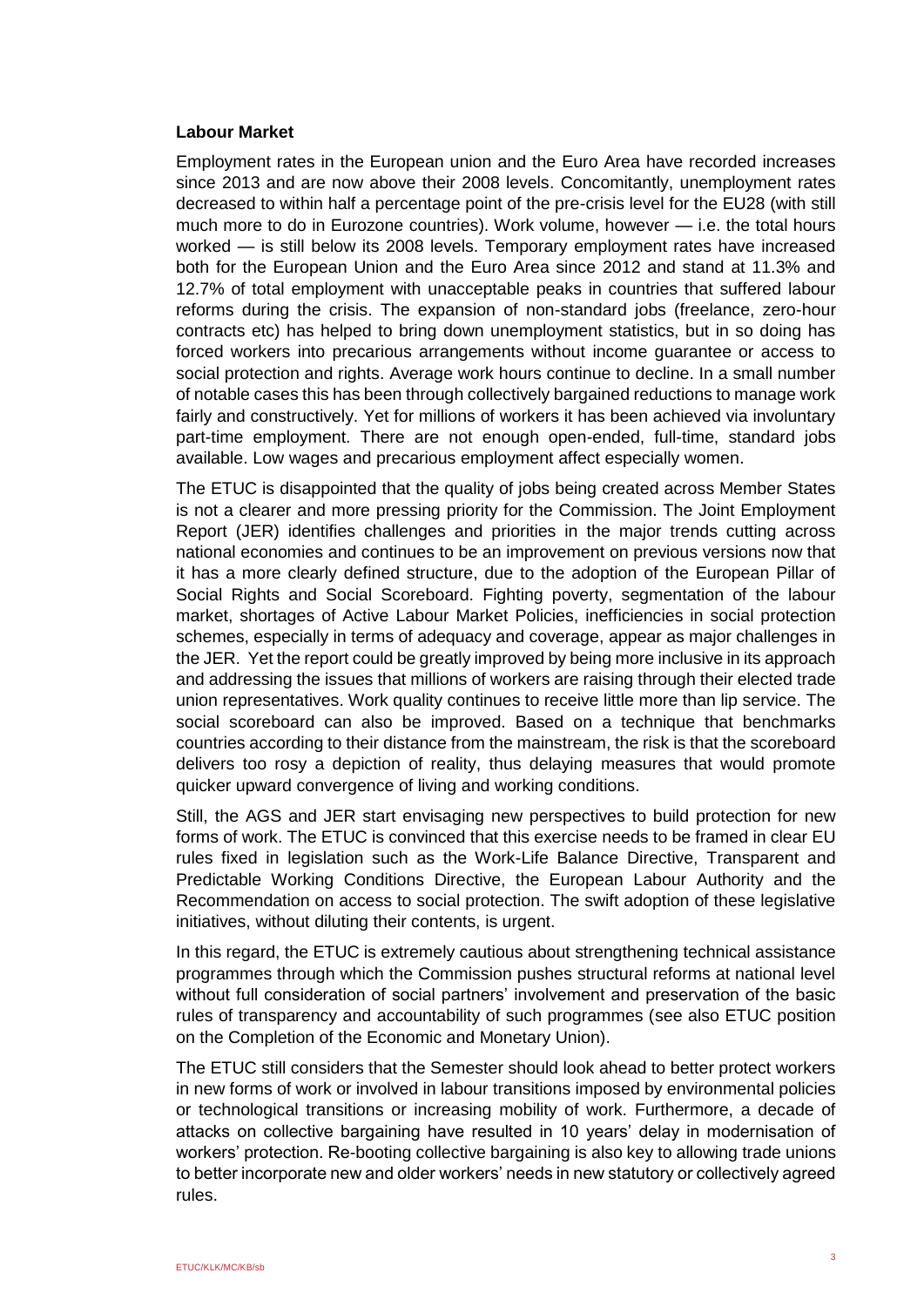The ETUC proposes that Euro Area Recommendation 3 should be amended in such a way as to involve social partners in measures to address "labour market segmentation and ensure adequate social protection systems across the Euro Area", and that such policies should be fully aligned to the 20 principles of the European Pillar of Social Rights.

### **Social Protection**

The approach of the AGS and the Autumn Package in general to social protection-related issues is ambivalent. The implementation of the EPSR is often presented as a trade-off with the fiscal requirements of the Stability and Growth Pact. It is time to reinforce public expenditure to ensure adequate and universal social protection standards, also using flexibility in the SGP when necessary to build more resilient societies which support economic stability and growth.

The AGS clearly states that the social consequences of the crisis are still deeply felt across the EU. Poverty, inequalities and social exclusion remain at worrying levels. Women and groups such as children, people with disabilities and people with a migrant background are particularly exposed. The AGS recalls the need for "the development of inclusive and growth-friendly social protection schemes, fairer tax-benefit systems and labour market institutions that effectively combine flexibility and security". While recalling that the ability of governments to tax top incomes and wealth owners has become increasingly limited, the AGS also recognises that ensuring fairer taxation is a precondition for more inclusive growth.

The ETUC agrees that "national reforms … should focus on the adequacy of benefits and coverage as well as optimising incentives for labour market participation". These demands respond to the very low efficiency of social transfer registered in the past cycle, as shown by the social scoreboard.

As the ETUC demanded, the AGS focuses in particular on pensions, healthcare and long-term care. However, the AGS is still not clear enough on efficient policy drivers activating "additional measures to ensure both fiscal sustainability and adequate coverage". Measures to mitigate the social consequences of Europe's ageing population need to be qualified and specified. It is welcome that the AGS refers to more dynamic and inclusive labour market and welfare systems, and also to the need to rebalance flexibility and security in the labour market.

The focus on fiscal consolidation may lead to stricter boundaries for public expenditure on pensions, healthcare and long-term care. This would be to the detriment of quality and universal access, thus perpetrating a trade-off between adequacy and sustainability that has been repeated for years and confirming the difficult coexistence of the SGP and the EPSR in the same policy framework.

The ETUC recalls that workers' money is not a financial asset but a guarantee of income at an older age or shelter in case of adverse events. In the remaining part of the Semester, the ETUC will hold the Commission and Member States accountable for achieving improved standards of living and preserving intergenerational solidarity, for reinforcing public pillars of social protection and – where pertinent – ensuring that private actors with a role in providing health and long-term care are strongly regulated and accurately monitored.

National plans (inspired by country reports) should have a specific focus on how to reinforce intergenerational fairness. The best way to preserve intergenerational fairness is to offer secure, quality jobs to younger people, investing in job creation, career continuity, and fair remuneration.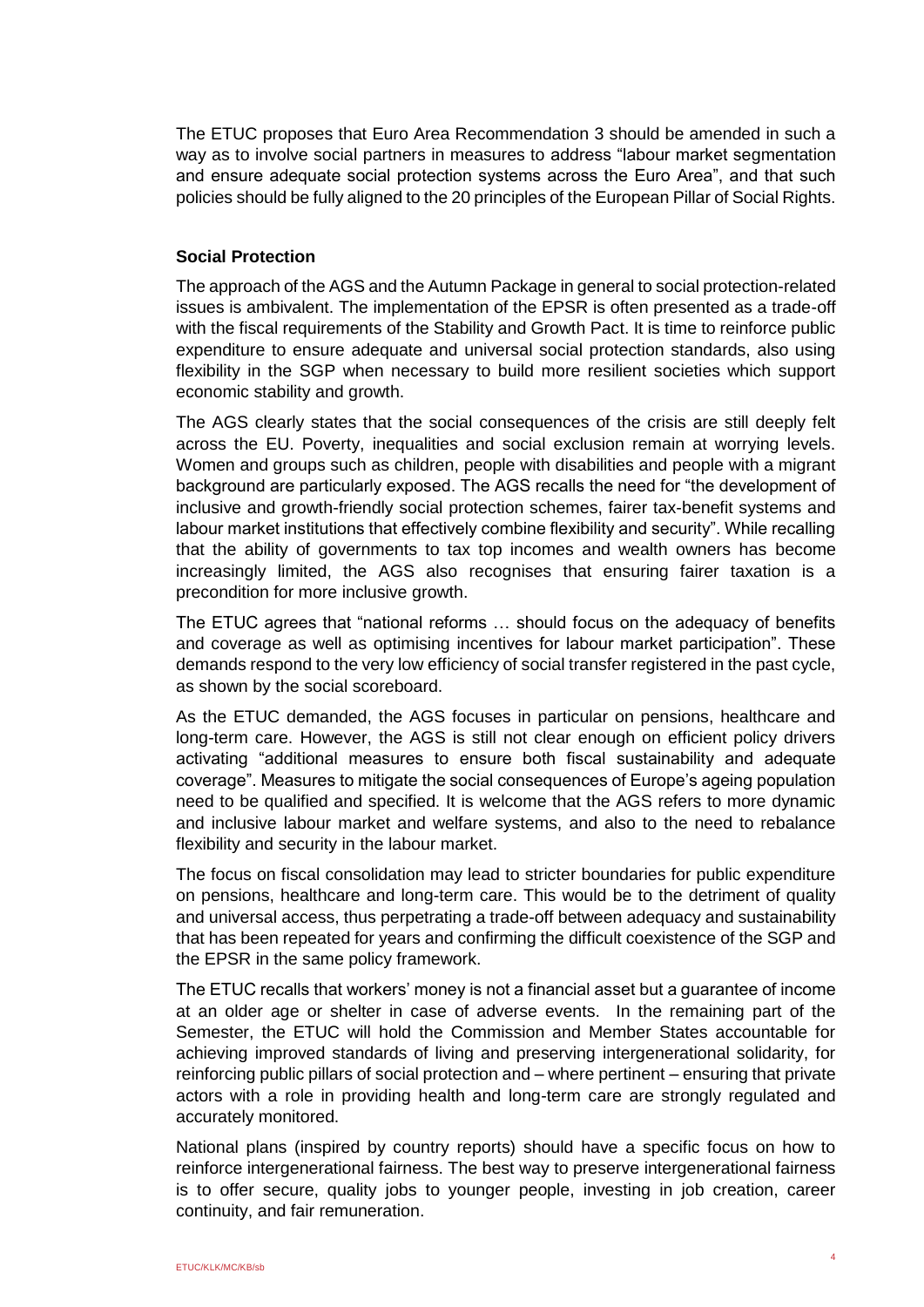The available data on youth employment illustrate also the huge gaps in access to social protection. People at work should be in a position to contribute to protection systems. Member States, under the coordination of the EU, should tackle the phenomenon of undeclared work.

#### **Involvement of Social Partners**

The ETUC finds the engagement of social partners at national level to be insufficient. Despite the efforts in recent years, the Trade Union Involvement Index is worsening in many EU countries, reflecting a more general deterioration in the health of social dialogue.

The ETUC warns that recently established productivity boards should never prejudge the results of social dialogue or be an obstacle to the free and autonomous deliberations of social partners.

The peer review exercise running in EMCO involves social partners but delivers poor results. The ETUC asks the Commission to encourage national governments to seriously engage in appropriate, accurate and timely consultation with social partners at the milestones of the Semester and in the implementation of Country Specific Recommendations. The ETUC also asks that an EU rule should be introduced to oblige national governments to consult social partners at the milestones of the Semester. National plans in April should report in detail how social partners have been involved during the current Semester.

## **EURO Area Recommendations**

The ETUC proposes the following amendments to the Euro Area Recommendations (ETUC amendments in bold and underlined):

HEREBY RECOMMENDS that Euro Area Member States take action, individually and collectively within the Eurogroup, in the period 2019–2020 to:

Deepen the Single Market, improve the business environment, and pursue resilienceenhancing product and services market reforms**, implement the European Pillar of Social Rights**. Reduce external debt and pursue reforms to boost productivity in Euro Area Member States with current account deficits and strengthen the conditions that support wage growth respecting the role of social partners and implement measures that foster investment in Euro Area Member States with large current account surpluses.

Rebuild fiscal buffers in Euro Area countries with high levels of public debt**, without hampering the capacity of public expenditure and social protection systems to end poverty and reduce inequalities.** Support public and private investment and improve the quality and composition of public finances in all countries.

Shift taxes away from labour **while preserving contributions for social protection systems and ensuring progressivity in taxation.** Strengthen education systems and investment in skills, as well as the effectiveness of active labour market policies that support transitions. **Increase participation rates of women, young workers and migrants. Together with social partners, a**ddress labour market segmentation and ensure adequate social protection systems across the Euro Area, **abiding by the 20 principles of the European Pillar of Social Rights**.